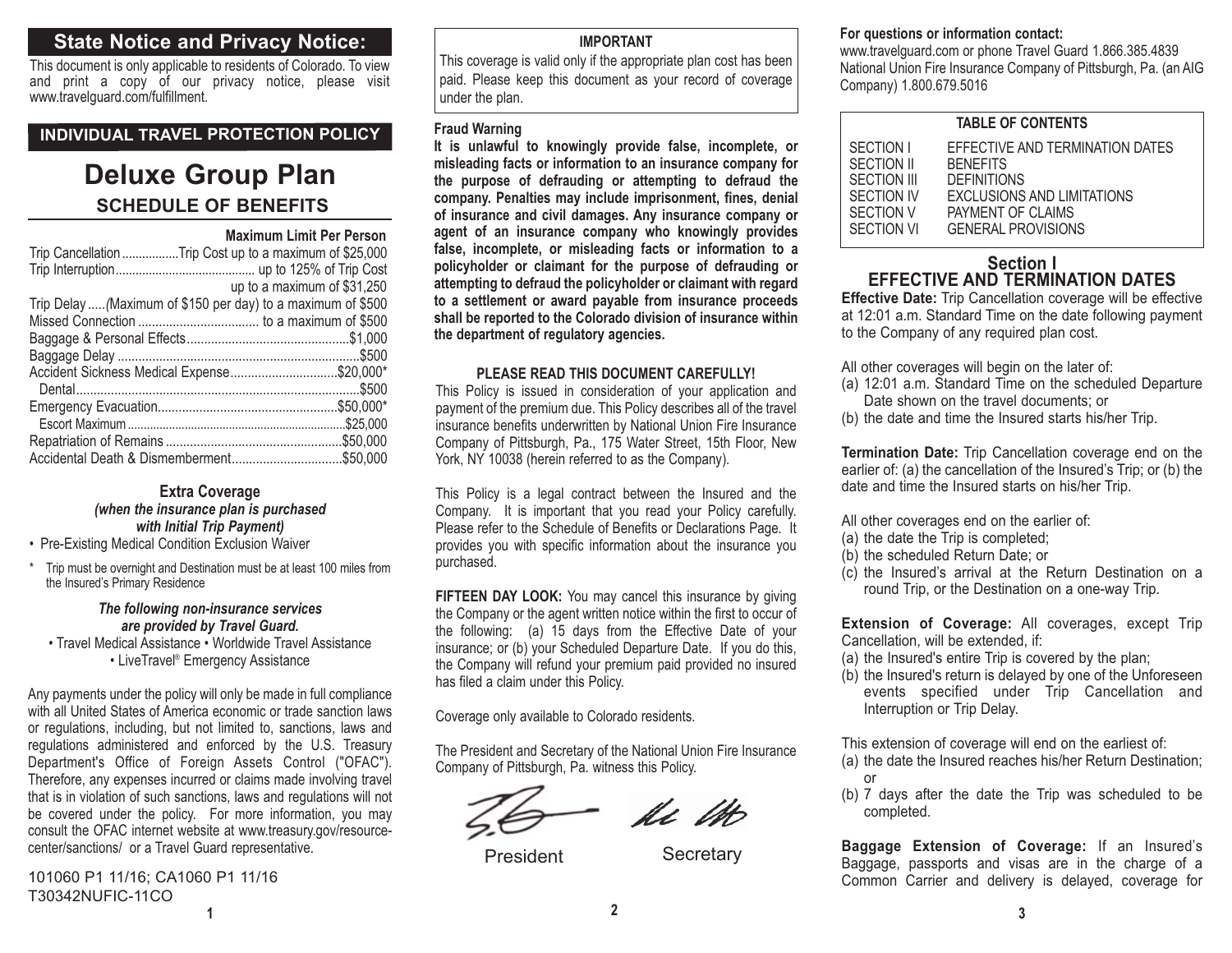Baggage and Personal Effects will be extended until the Common Carrier delivers the property to the Insured. This Extension does not include loss caused by the delay.

#### **Section II - Benefits TRIP CANCELLATION AND/ORINTERRUPTION**

The Company will reimburse the Insured a benefit, up to the Maximum Limit shown in the Schedule or Declarations Page if an Insured cancels his/her Trip or is unable to continue on his/her Trip due to any of the following Unforeseen events: (a) Sickness, Injury or death of an Insured, Family Member,

Traveling Companion or Business Partner;

- (1) Sickness or Injury of an Insured, Traveling Companion or Family Member traveling with the Insured must be so disabling as to reasonably cause a Trip to be canceled or interrupted or which results in medically imposed restrictions as certified by a Physician at the time of Loss preventing continued participation in the Trip;
- (2) Sickness or Injury of a Family Member not traveling with the Insured. Such disability must be so disabling as to reasonably cause a Trip to be canceled or interrupted and must be certified by a Physician;
- (3) Sickness or Injury of the Business Partner must be so disabling as to reasonably cause the Insured to cancel or interrupt the Trip to assume daily management of the business. Such disability must be certified by a Physician.
- (b) Inclement Weather causing delay or cancellation of travel;
- (c) Strike causing complete cessation of travel services at the point of departure or Destination;
- (d) the Insured's Primary Residence being made Uninhabitable or Inaccessible by Natural Disaster, vandalism or burglary;
- (e) the Insured or Traveling Companion is hijacked, quarantined, subpoenaed or required to serve on a jury;
- (f) a Terrorist Incident in a City listed on the Insured's itinerary within 30 days of the Insured's scheduled arrival;
- (g) the Insured or Traveling Companion is involuntarily terminated or laid off through no fault of his or her own more than 14 days after an Insured's effective date of coverage provided that he or she has been an active employee for the same employer for at least 1 year. Termination must occur following the effective date of coverage. This provision is not applicable to temporary employment, seasonal employment, independent contractors or self-employed persons;

(h) the Insured and/or Traveling Companion is involved in or delayed due to an traffic accident, substantiated by a police report, while en route to the Insured's Destination.

#### **SPECIAL NOTIFICATION OF CLAIM**

 The Insured must notify Travel Guard as soon as reasonably possible in the event of a Trip Cancellation or Interruption claim. If the Insured is unable to provide cancellation notice within the required timeframe, the Insured must provide proof of the circumstance that prevented timely notification.

**Trip Cancellation Benefits**: The Company will reimburse the Insured for Forfeited, prepaid Trip Cost up to the Maximum Limit shown in the Schedule or Declarations Page for Trips that are canceled prior to the scheduled Departure due to any of the Unforeseen events shown above.

**Trip Interruption Benefits:** The Company will reimburse the Insured up to the Maximum Limit shown in the Schedule or Declarations Page for Trips that are interrupted due to the Unforeseen events shown above for:

- (a) Unused portion of nonrefundable, prepaid insured Trip Cost, and
- (b) additional transportation expenses incurred by the Insured, either
	- (1) to the Return Destination; or
	- (2) from the place that the Insured left the Trip to the place that the Insured may rejoin the Trip; or
- (c) additional transportation expenses incurred by the Insured to reach the original Trip Destination if the

Insured is delayed and leaves after the Departure Date. However, the benefit payable under (b) and (c) above will not exceed the cost of economy airfare or the same class as the Insured's original ticket, less any refunds paid or payable, by the most direct route.

## **SINGLE OCCUPANCY BENEFIT**

The Company will reimburse the Insured, up to the Trip Cancellation and Trip Interruption Maximum Limits shown in the Schedule or Declarations Page, for the additional cost incurred during the Trip as a result of a change in the per person occupancy rate for prepaid, nonrefundable travel arrangements if a person booked to share accommodations with the Insured has his/her Trip canceled or interrupted due to any of the Unforeseen events shown in the Trip Cancellation and Trip Interruption section and the Insured does not cancel.

### **HOSPITAL VISIT RETURN BENEFITS**

If the Company has previously evacuated an Insured to a medical facility, the Company will reimburse the Insured his/her airfare costs, less refunds from the Insured's Unused transportation tickets, from that facility to the Insured's Return Destination or home, within one year from the Insured's original Return Date. Airfare costs will be based on medical necessity or same class as the Insured's original tickets.

#### **REPATRIATION OF REMAINS**

The Company will pay Repatriation Covered Expenses up to the Maximum Limit shown in the Schedule or Declarations Page to return the Insured's body to the City of burial if he/she dies during the Trip.

**Repatriation Covered Expenses** include, but are not limited to, the reasonable and customary expenses for: (a) embalming;

- (b) cremation;
- (c) the most economical coffins or receptacles adequate for transportation of the remains; and
- (d) transportation of the remains, by the most direct and economical conveyance and route possible.

Travel Guard must make all arrangements and authorize all expenses in advance for this benefit to be payable.

**Special Limitation:** In the event the Company or the Company's authorized representative could not be contacted to arrange for Repatriation Covered Expenses, benefits are limited to the amount the Company would have paid had the Company or its authorized representative been contacted.

## **TRIP DELAY**

The Company will reimburse the Insured up to the Maximum Limit shown in the Schedule or Declarations Page for Reasonable Additional Expenses until travel becomes possible to the originally scheduled Destination, if the Insured's Trip is delayed 6 or more consecutive hours and prevents the Insured from reaching the intended Destination as a result of a cancellation or delay of his/her Trip for one of the Unforeseen events listed below:

- (a) Common Carrier delay;
- (b) the Insured's or Traveling Companion's lost or stolen passports, travel documents, or money;
- (c) the Insured or Traveling Companion is quarantined;
- (d) Natural Disaster;
- (e) Injury or Sickness of the Insured or Traveling Companion.

Incurred expenses must be accompanied by receipts.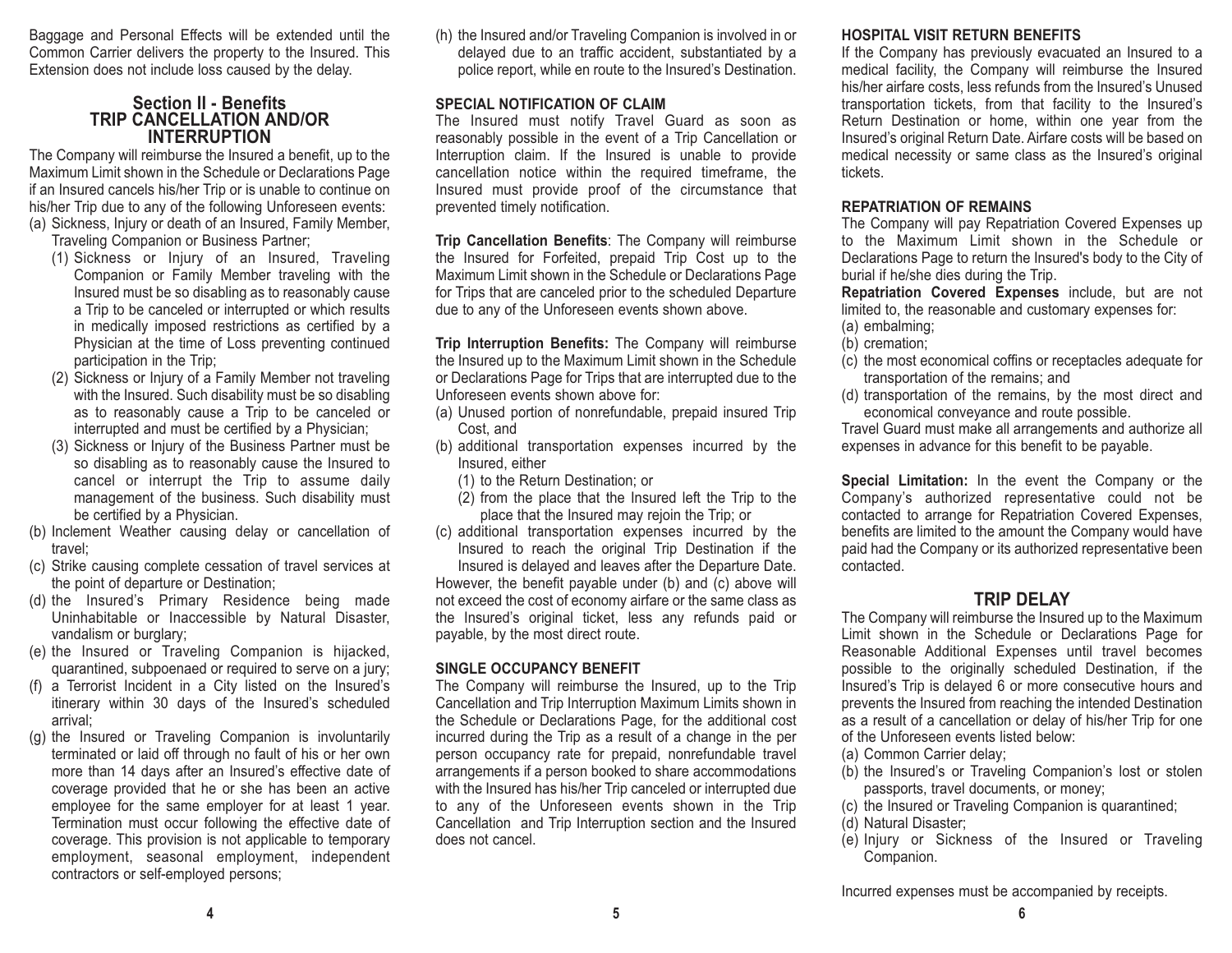This benefit is payable for only one delay per Insured, per Trip.

If the Insured incurs more than one delay in the same Trip the Company will reimburse the Insured for the delay with the largest benefit up to the Maximum Limit shown in the Schedule or Declarations Page.

The Insured Must: Contact Travel Guard as soon as he/sheknows his/her Trip is going to be delayed more than 6 hours.

## **MISSED CONNECTION**

If, while on a Trip, the Insured misses a Trip departure resulting from cancellation or delay of 3 or more hours of all regularly scheduled airline flights due to Inclement Weather or Common Carrier caused delay, the Company will reimburse the Insured up to the Maximum Limit shown in the Schedule or Declarations Page for:

- (a) additional transportation expenses incurred by the Insured to join the departed Trip; and
- (b) prepaid, nonrefundable Trip payments for the Unused portion of the Trip.

The Common Carrier must certify the delay of the regularly scheduled airline flight.

Coverage is secondary if reimbursable by any other source.

## **BAGGAGE AND PERSONAL EFFECTS**

The Company will reimburse the Insured, up to the Maximum Limit shown in the Schedule or Declarations Page subject to the special limitations shown below, for Loss, theft or damage to the Insured's Baggage, personal effects, passports, travel documents, credit cards and visas during the Insured's Trip.

## **Special Limitations:**

The Company will reimburse the Insured up to:

- •\$500 for the first item and thereafter
- •\$250 per each additional item
- •\$500 aggregate on all Losses to: jewelry, watches, furs, cameras and camera equipment, camcorders, computers, electronic devices, including but not limited to: lap top computers, cell phones, electronic organizers and portable CD players.

Items over \$150 must be accompanied by original receipts.

The Company will pay the lesser of:

- (a) the cash value (original cash value less depreciation) as determined by the Company or
- (b) the cost of replacement.

The Company may take all or part of the damaged Baggage at the appraised or agreed value. In the event of a Loss to a pair or set of items, the Company may at its option:

- (a) repair or replace any part to restore the pair or set to its value before the Loss; or
- (b) pay the difference between the cash value of the Baggage before and after the Loss.

The Company will only pay for Loss due to unauthorized use of the Insured's credit cards if the Insured has complied with all requirements imposed by the issuing credit card companies.

## **BAGGAGE DELAY**

 If the Insured's Baggage is delayed or misdirected by the Common Carrier for more than 24 hours while on a Trip, the Company will reimburse the Insured up to the Maximum Limit shown in the Schedule or Declarations Page for the purchase of Necessary Personal Effects. Necessary Personal Effects do not include jewelry, perfume and alcohol. Incurred expenses must be accompanied by receipts. This benefit does not apply if Baggage is delayed after the Insured has reached his/her Return Destination.

## **ACCIDENT SICKNESSMEDICAL EXPENSE BENEFIT**

If, while on a Trip, an Insured suffers an Injury or Sickness that requires him or her to be treated by a Physician, the Company will pay a benefit for Reasonable and Customary Charges, up to the Maximum Limit shown in the Schedule or Declarations Page. The Company will reimburse the Insured for Medically Necessary Covered Expenses incurred to treat such Injury or Sickness within one year of the date of the accident that caused the Injury or the onset of the Sickness provided the initial documented treatment was received from a Physician during the Trip. The Injury must first occur or the Sickness must first begin while on an overnight Trip with a Destination of at least 100 miles from the Insured's Primary Residence, while covered under this Policy. Pre-existing medical conditions will be covered if the Pre-existing Medical Condition Waiver is in effect.

## **Covered Expenses:**

The Company will reimburse the Insured for:

- •services of a Physician or registered nurse (R.N.);
- •Hospital charges;
- X-rays;
- • artificial limbs, artificial eyes, artificial teeth or other prosthetic devices;
- • the cost of emergency dental treatment only during a Trip limited to the Maximum Limit shown in the Schedule or Declarations Page. Coverage for emergency dental treatment does not apply if treatment or expenses are incurred after the Insured has reached his/her ReturnDestination, regardless of the reason. The treatment must be given by a Physician or dentist.

**Advance Payment:** If an Insured requires admission to a Hospital, Travel Guard will arrange advance payment, if required. Hospital confinement must be certified as Medically Necessary by the onsite attending Physician.

## **EMERGENCY EVACUATION**

The Company will pay for Covered Emergency Evacuation Expenses incurred due to an Insured's Injury or Sickness that occurs while he or she is on a Trip. Benefits payable are subject to the Maximum Limit shown in the Schedule or Declarations Page for all Emergency Evacuations due to all Injuries from the same accident or all Sicknesses from the same or related causes during an overnight Trip with a Destination of at least 100 miles from the Insured's Primary Residence.

**Covered Emergency Evacuation Expenses** are the Reasonable and Customary Charges for necessary Transportation, related medical services and medical supplies incurred in connection with the Emergency Evacuation of the Insured. All Transportation arrangements made for evacuating the Insured must be by the most direct and economical route possible and required by the standard regulations of the conveyance transporting the Insured.

Expenses for Transportation must be:

- (a) ordered by the onsite attending Physician who must certify that the severity of the Insured's Injury or Sickness warrants his or her Emergency Evacuation and adequate medical treatment is not locally available; and
- (b) authorized in advance by Travel Guard. In the event the Insured's Injury or Sickness prevents prior authorization of the Emergency Evacuation, Travel Guard must be notified as soon as reasonably possible.

The Company will also pay a benefit for reasonable and customary expenses incurred for an escort's transportation and accommodations subject to the Escort Maximum Limit shown in the Schedule or Declarations Page if an onsite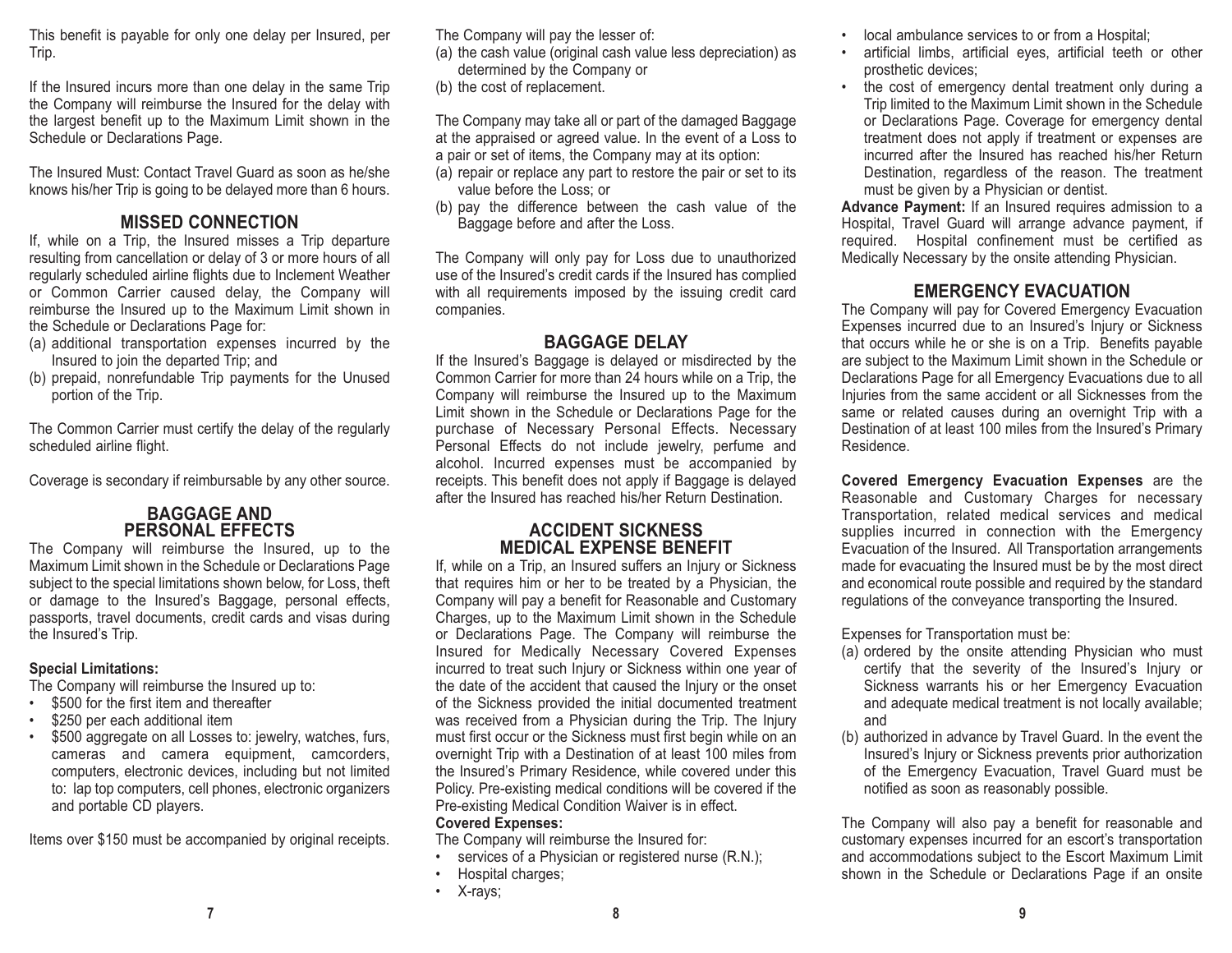attending Physician recommends in writing that an escort accompany the Insured.

**Special Limitation:** In the event Travel Guard could not be contacted to arrange for Emergency Evacuation, benefits are limited to the amount the Company would have paid had the Company or its authorized representative been contacted.

#### **Emergency Evacuation** - means:

- (a) Transportation from the place where the Insured is Injured or sick to the nearest adequate licensed medical facility where appropriate medical treatment can be obtained; and/or
- (b) Transportation from a local medical facility to the nearest adequate licensed medical facility to obtain appropriate medical treatment if the onsite attending Physician certifies that additional Medically Necessary treatment is needed but not locally available; and the Insured is medically able to travel; and/or
- (c) Transportation to the adequate licensed medical facility nearest the Insured's home to obtain further medicaltreatment or to recover, after being treated at a local licensed medical facility, and the onsite attending Physician determines that the Insured is medically able to be transported.

Advanced authorization by Travel Guard is needed for (a), (b) and (c) above.

## **ACCIDENTAL DEATH AND DISMEMBERMENT**

The Company will reimburse the Insured for this benefit for one of the Losses shown in the Table of Losses below if theInsured is Injured other than while riding as a passenger in or boarding or alighting from or struck or run down by a certified passenger aircraft provided by a regularly scheduled airline or charter and operated by a properly certified pilot. The Loss must occur within 180 days of the date of the accident which caused Injury. The Company will pay the percentage shown below of the Maximum Limit shown in the Schedule or Declarations Page. The accident must occur while the Insured is on the Trip and is covered under this Policy.

If more than one Loss is sustained by an Insured as a result of the same accident, only one amount, the largest applicable to the Losses incurred, will be paid. The Company will not pay more than 100% of the Maximum Limit for all Losses due to the same accident.

#### **Table of Losses**

| Loss of                                       | % of Maximum Limit |
|-----------------------------------------------|--------------------|
|                                               |                    |
|                                               |                    |
|                                               |                    |
|                                               |                    |
| Either Hand or Foot and Sight of One Eye 100% |                    |
|                                               |                    |
|                                               |                    |

"Loss" with regard to:

- (a) hand or foot means actual severance through or above the wrist or ankle joints; or
- (b) eye means entire and irrecoverable Loss of sight in that eye.

### **EXPOSURE**

The Company will pay a benefit for covered Losses as specified above which result from an Insured being unavoidably exposed to the elements due to an accidental Injury during the Trip. The Loss must occur within 365 days after the event which caused the exposure.

### **DISAPPEARANCE**

The Company will pay a benefit for Loss of life as specified above if the Insured's body cannot be located one year after a disappearance due to an accident during the Trip.

### **Section IIIDEFINITIONS**

**(Capitalized terms within this Policy are defined herein)** *"Actual Cash Value"* means purchase price less depreciation.

*"Baggage"* means luggage, travel documents, and personal possessions; whether owned, borrowed or rented, taken by the Insured on the Trip.

*"Business Partner"* means a person who: (1) is involved with the Insured or the Insured's Traveling Companion in a legal partnership; and (2) is actively involved in the daily management of the business.

*"Children"/"Child"* means the Insured's natural, step, foster, adopted children or grandchildren of any age.

*"City"* means an incorporated municipality having defined borders and does not include the high seas, uninhabited areas or airspace.

*"Common Carrier"* means an air, land or sea conveyance operated under a license for the transportation of passengers for hire and for which the Insured's ticket was purchased through the Travel Supplier.

*"Company"* means National Union Fire Insurance Company of Pittsburgh, Pa.

*"Complications of Pregnancy"* means conditions whose diagnoses are distinct from pregnancy but are adversely affected by pregnancy or are caused by pregnancy. These conditions include acute nephritis, nephrosis, cardiac decompensation, missed abortion and similar medical and surgical conditions of comparable severity. Complications of pregnancy also include nonelective cesarean section, ectopic pregnancy which is terminated and spontaneous termination of pregnancy, which occurs during a period of gestation in which a viable birth is not possible.

Complications of pregnancy do not include false labor, occasional spotting, Physician-prescribed rest during the period of pregnancy, morning sickness, hyperemesis gravidarum, preeclampsia and similar conditions associated with the management of a difficult pregnancy not constituting a nosologically distinct complication of pregnancy.

*"Cruise"* means a vacation on a cruise ship.

*"Declarations Page"* means the document showing the Insured's travel arrangements and insurance benefits.

*"Departure Date"* means the date on which the Insured is originally scheduled to leave on his/her Trip. This date is specified in the travel documents.

*"Destination"* means any place where the Insured expects to travel to on his/her Trip as shown on the travel documents.

*"Domestic Partner"* means an opposite or a same-sex partner who is at least 18 years of age and has met all of the following requirements for at least 6 months:

- (a) resides with the Insured or Family Member; and
- (b) shares financial assets and obligations with the Insured or Family Member.

The Company may require proof of the domestic partner relationship in the form of a signed and completed Affidavit of Domestic Partnership.

*"Experimental or Investigative"* means treatments, devices or prescription medications which are recommended by a Physician, but are not considered by the medical community as a whole to be safe and effective for the condition for which the treatments, devices or prescription medications are being used. This includes any treatments, procedures, facilities, equipments, drugs, drug usage, devices or supplies not recognized as accepted medical practice, and any of those items requiring federal or other governmental agency approval not received at the time services are rendered.

*"Family Member"* means the Insured's, or Traveling Companion's spouse, Domestic Partner, Child, daughter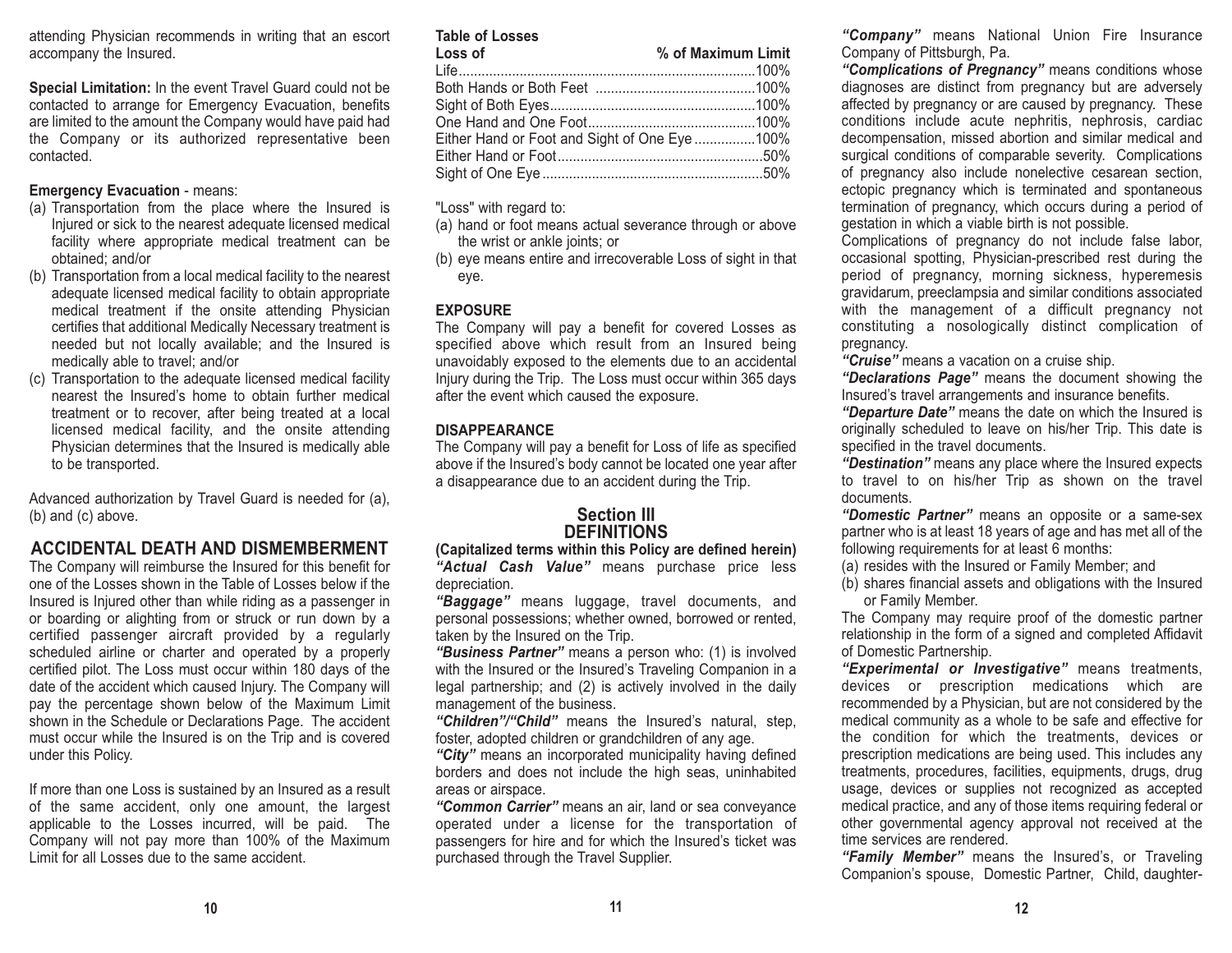in-law, son-in-law, brother, sister, mother, father, grandparent, grandchild, step-child, step-brother, stepsister, step-parent, parent-in-law, brother-in-law, sister-inlaw, aunt, uncle, niece, nephew, legal guardian, foster Child, ward, or legal ward.

*"Financial Default"* means the total cessation or partial suspension of operations due to insolvency, with or without the filing of a bankruptcy petition by a tour operator, Cruise line or airline.

*"Forfeited"* means the Insured's financial Loss of any whole or prorated prepaid, nonrefundable components of a Trip.

*"Hospital"* means a facility that:

- (a) is operated according to law for the care and treatment of sick or Injured people;
- (b) has organized facilities for diagnosis and surgery on its premises or in facilities available to it on a prearranged basis;
- (c) has 24 hour nursing service by registered nurses (R.N.'s); and
- (d) is supervised by one or more Physicians available at all times.

A hospital does not include:

- (a) a nursing, convalescent or geriatric unit of a hospital when a patient is confined mainly to receive nursing care;
- (b) a facility that is, other than incidentally, a clinic, a rest home, nursing home, convalescent home, home health care, or home for the aged; nor does it include any ward, room, wing, or other section of the hospital that is used for such purposes; or
- (c) any military or veterans hospital or soldiers home or any hospital contracted for or operated by any national government or government agency for the treatment of members or ex-members of the armed forces for whichno charge is normally made.

*"Hotel"* means any establishment used for the purpose of temporary, overnight lodging for which a fee is paid and reservations are required.

*"Inaccessible"* means an Insured cannot reach his/her Destination by the original mode of transportation.

*"Inclement Weather"* means any severe weather condition which delays the scheduled arrival or departure of a Common Carrier or prevents the Insured from reaching his/her Destination when traveling by a rented or owned vehicle.

*"Initial Trip Payment"* means the first payment made to the Insured's Travel Supplier toward the cost of the Insured's Trip.

*"Injury/Injured"* means a bodily injury caused by an accident occurring while the Insured's coverage under this Policy is in force and resulting directly and independently of all other causes of Loss covered by this Policy. The injury must be verified by a Physician.

*"Insured"* means a person:

- (a) for whom any required application form has been completed;
- (b) for whom any required plan cost has been paid;

(c) for whom a Trip is scheduled; and

(d) who is covered under this Policy.

*"Loss"* means Injury or damage sustained by the Insured as a consequence of one or more of the events against which the Company has undertaken to compensate the Insured.

*"Medically Necessary"* means that a treatment, service, or supply:

- (a) is essential for diagnosis, treatment, or care of the Injury or Sickness for which it is prescribed or performed;
- (b) meets generally accepted standards of medical practice;
- (c) is ordered by a Physician and performed under his or her care, supervision, or order; and
- (d) is not primarily for the convenience of the Insured, Physician, other providers or any other person.

*"Mental, Nervous or Psychological Disorder"* means a mental or nervous health condition including, but not limited to: anxiety, depression, neurosis, phobia, psychosis or any related physical manifestation.

*"Natural Disaster"* means a flood, hurricane, tornado, earthquake, volcanic eruption, fire, wildfire or blizzard that is due to natural causes.

*"Necessary Personal Effects"* means items, such as clothing and toiletry items, which are included in the Insured's Baggage and are required for the Insured's Trip. *"Normal Pregnancy or Childbirth"* means a pregnancy or childbirth that is free of complications or problems.

*"Physician"* means a licensed practitioner of medical, surgical, dental, services or the healing arts including accredited Christian Science Practitioner, acting within the scope of his/her license. The treating physician cannot be the Insured, a Traveling Companion, a Family Member or a Business Partner.

*"Primary Residence"* means an Insured's fixed, permanent and main home for legal and tax purposes.

*"Reasonable Additional Expenses"* means expenses for meals, taxi fares, essential telephone calls and lodging which are necessarily incurred as the result of a Trip Delay and which are not provided by the Common Carrier or any other party free of charge.

*"Reasonable and Customary Charges"* means expenses which:

- (a) are charged for treatment, supplies, or medical services Medically Necessary to treat the Insured's condition;
- (b) do not exceed the usual level of charges for similar treatment, supplies or medical services in the locality where the expenses are incurred; and
- (c) do not include charges that would not have been made if no insurance existed. In no event will the Reasonable and Customary Charges exceed the actual amount charged.

*"Return Date"* means the date on which the Insured is scheduled to return to the point where the Trip started or to a different specified Return Destination. This date is specified in the travel documents.

*"Return Destination"* means the place to which the Insured expects to return from his/her Trip.

*"Schedule"* means the Schedule of Benefits which is shown at the beginning of this Policy.

*"Sickness"* means an illness or disease diagnosed or treated by a Physician.

- *"Strike"* means a stoppage of work which:
- (a) is announced, organized, and sanctioned by a labor union; and
- (b) interferes with the normal departure and arrival of a Common Carrier.

This includes work slowdowns and sickouts. The Insured'sTrip Cancellation coverage must be effective prior to when the strike is foreseeable. A strike is foreseeable on the datelabor union members vote to approve a strike.

*"Terrorist Incident"* means an act of violence by any person acting on behalf of or in connection with any organization which is generally recognized as having the intent to overthrow or influence the control of any government, that is deemed terrorism by the United States Government other than civil disorder or riot, that is not an act of war, declared or undeclared, that results in Loss of life or major damage to property.

*"Transportation"* means any land, sea or air conveyance required to transport the Insured during an Emergency Evacuation. Transportation includes, but is not limited to, air ambulances, land ambulances and private motor vehicles.

*"Travel Supplier"* means the tour operator, Hotel, rental company, Cruise line or airline that provides prepaid travel arrangements for the Insured's Trip.

*"Traveling Companion"* means a person or persons with whom the Insured has coordinated travel arrangements and intends to travel with during the Trip. A group or tour leader is not considered a traveling companion unless the Insured is sharing room accommodations with the group or tour leader.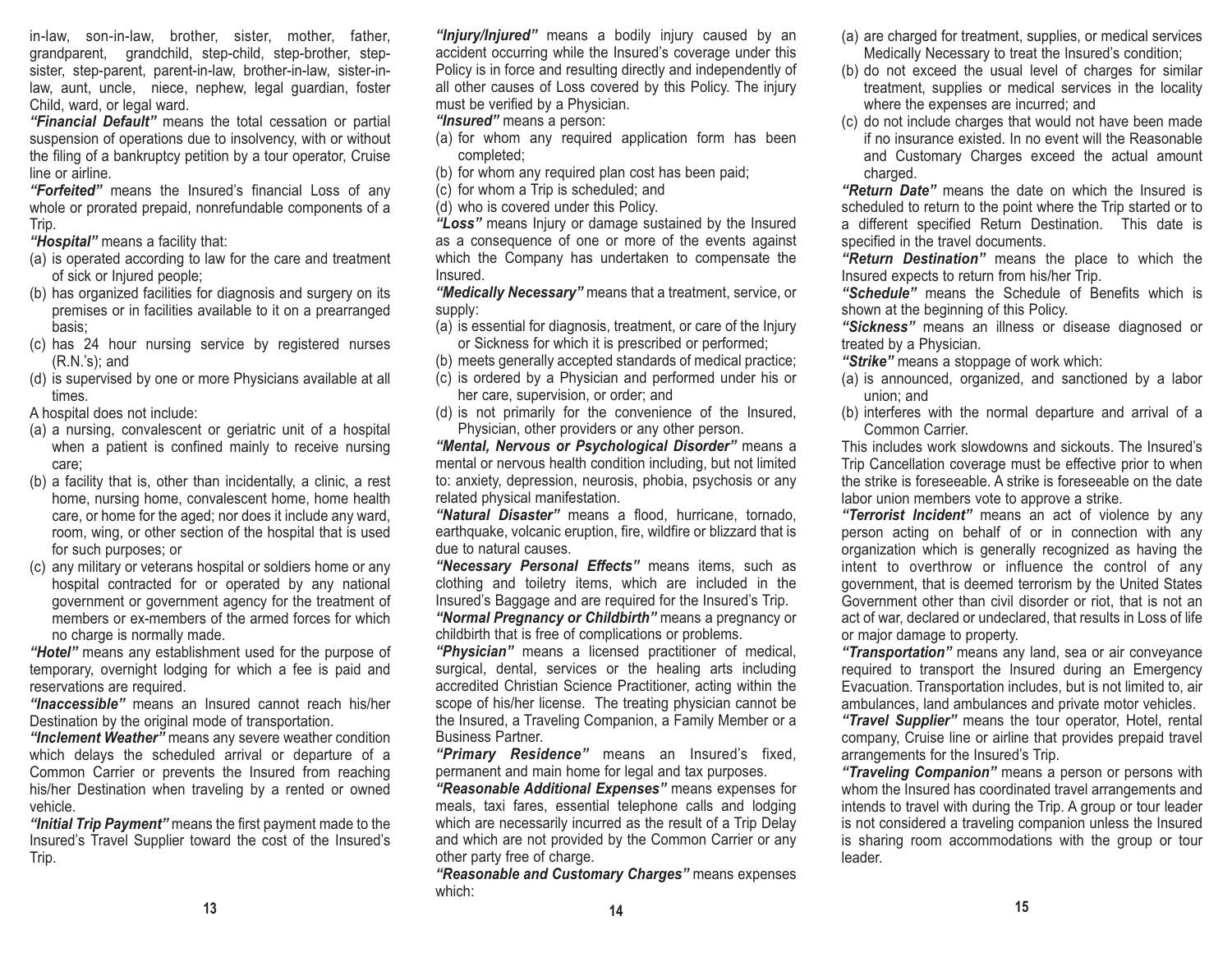*"Trip"* means a period of travel away from home to a Destination outside the Insured's City of residence; the purpose of the trip is business or pleasure and is not to obtain health care or treatment of any kind; the trip has defined Departure and Return Dates specified when the Insured applies; the trip does not exceed 30 days; travel is primarily by Common Carrier and only incidentally by private conveyance.

*"Trip Cost"* means the dollar amount of Trip payments or deposits paid by the Insured prior the Insured's Trip Departure Date and shown on any required application form which is subject to cancellation penalties or restrictions. Trip cost will also include the cost of any subsequent prepaid payments or deposits paid by the Insured for the same Trip, after enrollment for coverage under this plan provided the Insured amends the application form to add such subsequent payments or deposits and pays any required additional plan cost prior to the Insured's Departure Date.

*"Unforeseen"* means not anticipated or expected and occurring after the effective date of coverage.

*"Uninhabitable"* means (1) the building structure itself is unstable and there is a risk of collapse in whole or in part; (2) there is exterior or structural damage allowing elemental intrusion, such as rain, wind, hail or flood; (3) immediate safety hazards have yet to be cleared, such as debris or downed electrical lines; (4) the rental property is without electricity, gas, sewer service or water; or (5) the Destination is Inaccessible.

*"Unused"* means the Insured's financial Loss of any whole, partial or prorated prepaid, nonrefundable components of a Trip that are not depleted or exhausted.

## **Section IVEXCLUSIONS AND LIMITATIONS**

#### **GENERAL EXCLUSIONS**

This plan does not cover any loss caused by or resulting from:

- (a) intentionally self-inflicted Injury, suicide, or attempted suicide of the Insured, Family Member, Traveling Companion or Business Partner while sane;
- (b) Normal Pregnancy or Childbirth, other than Unforeseen Complications of Pregnancy, or elective abortion of the Insured, a Traveling Companion or a Family Member;
- (c) participation in professional athletic events, motor sport or motor racing, including training or practice for the same;
- (d) mountaineering where ropes or guides are normally used. The ascent or descent of a mountain requiring the use of specialized equipment, including but not limited to

pick-axes, anchors, bolts, crampons, carabineers and lead or top-rope anchoring equipment;

- (e) war or act of war, whether declared or not, participation in a civil disorder, riot or insurrection;
- (f) operating or learning to operate any aircraft, as student, pilot or crew;
- (g) air travel on any air-supported device, other than a regularly scheduled airline or air charter company;
- (h) commission of or attempt to commit a felony by the Insured;
- (i) Mental, Nervous or Psychological Disorder;
- (j) if the Insured's tickets do not contain specific travel dates (open tickets);
- (k) being under the influence of drugs or narcotics, unless administered upon the advice of a Physician or intoxication above the legal limit;
- (l) any loss that occurs at a time when this coverage is not in effect;

(m) traveling for the purpose of securing medical treatment;

- (n) any Trip taken outside the advice of a Physician;
- (o) **PRE-EXISTING MEDICAL CONDITION EXCLUSION:** The Company will not pay for any loss or expense incurred as the result of an Injury, Sickness or other condition (excluding any condition from which death ensues) of an Insured, Traveling Companion, Business Partner or Family Member which, within the 60 day period immediately preceding and including the Insured's coverage effective date: (a) first manifested itself, worsened, became acute or had symptoms which would have prompted a reasonable person to seek diagnosis, care or treatment; (b) for which care or treatment was given or recommended by a Physician; (c) required taking prescription drugs or medicines, unless the condition for which the drugs or medicines are taken remains controlled without any change in the required prescription drugs or medicines.

#### **PRE-EXISTING MEDICAL CONDITION EXCLUSION WAIVER**

The Company will waive the pre-existing medical condition exclusion if the following conditions are met:

- (1) This plan is purchased with Initial Trip Payment;
- (2) The amount of coverage purchased equals all prepaid nonrefundable payments or deposits applicable to the Trip at the time of purchase and the costs of any subsequent arrangements added to the same Trip are insured with payment or deposit for any subsequent Trip arrangements;

(3) All Insured's are medically able to travel when this plan cost is paid.

This coverage will be terminated and no benefits will be paid under this Pre-existing Medical Condition Exclusion Waiver coverage if the full costs of all prepaid, nonrefundable Trip arrangements are not insured.

#### *The following exclusions also apply to Trip Cancellation and Trip Interruption:*

Unless otherwise provided by this plan Benefits will not be provided for any loss resulting (in whole or in part) from:

- (a) travel arrangements canceled by an airline, Cruise line or tour operator, except as provided elsewhere in the plan;
- (b) changes in plans by the Insured, a Family Member or Traveling Companion for any reason;
- (c) financial circumstances of the Insured, a Family Member or a Traveling Companion;
- (d) any government regulation or prohibition;
- (e) an event which occurs prior to the Insured's coverage Effective Date;
- (f) failure of any tour operator, Common Carrier, person or agency to provide the bargained-for travel arrangements or to refund money due the Insured;
- (g) Financial Default;

(h) traveling for the purpose of securing medical treatment. *The following exclusions apply to Baggage/Personal Effects and Baggage Delay:* 

Benefits will not be provided for any Loss, or damage to, caused by, or resulting in whole or in part from:

- (a) animals, rodents, insects or vermin;
- (b) bicycles (except when checked with a Common Carrier);
- (c) motor vehicles, aircraft, boats, boat motors, ATV's and other conveyances;
- (d) artificial prosthetic devices, false teeth, any type of eyeglasses, sunglasses, contact lenses or hearing aids;
- (e) keys, notes, securities, accounts, currency, deeds, food stamps, bills or other evidences of debt, or tickets;
- (f) money, stamps, stocks and bonds, postal or money orders;
- (g) property shipped as freight, or shipped prior to the Departure Date;
- (h) contraband, illegal transportation or trade;
- (i) items seized by any government, government official or customs official;
- (j) defective materials or craftsmanship;
- (k) normal wear and tear;
- (l) deterioration.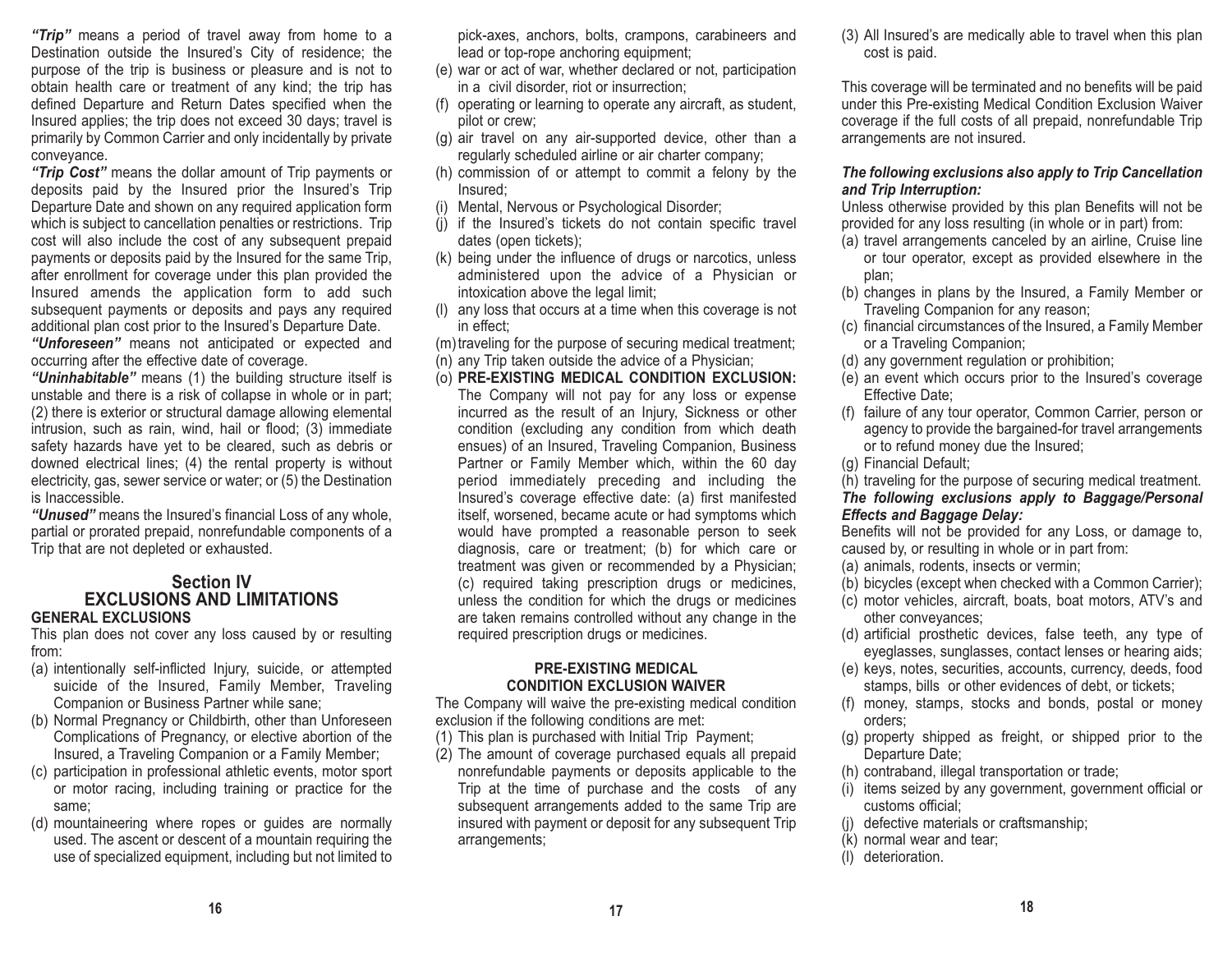#### *The following exclusions also apply to the Medical Expense Benefit:*

Unless otherwise provided by this plan Benefits will not be provided for the following:

- (a) routine physical examinations;
- (b) mental health care;
- (c) replacement of hearing aids, eye glasses, contact lenses and sunglasses;
- (d) routine dental care;
- (e) any service provided by the Insured, a Family Member or Traveling Companion;
- (f) alcohol or substance abuse or treatment for the same;
- (g) Experimental or Investigative treatment procedures;
- (h) care or treatment which is not Medically Necessary, except for related reconstructive surgery resulting from trauma, infection or disease;
- (i) coverage for Trips less than 100 miles from the Insured's Primary Residence;
- (j) traveling for the purpose of securing medical treatment.

## *The following exclusions also apply to the Emergency Evacuation Benefit:*

- (a) coverage for Trips less than 100 miles from the Insured's Primary Residence;
- (b) traveling for the purpose of securing medical treatment.

#### *The following exclusions also apply to Accidental Death and Dismemberment:*

Benefits will not be provided for the following:

- (a) loss caused by or resulting directly or indirectly from Sickness or disease of any kind;
- (b) stroke or cerebrovascular accident or event; cardiovascular accident or event; myocardial infarction or heart attack; coronary thrombosis; aneurysm;
- (c) traveling for the purpose of securing medical treatment.

## **EXCESS INSURANCE LIMITATION**

The insurance provided by this Policy for all coverages except Trip Cancellation, Trip Interruption and Baggage & Personal Effects shall be in excess of all other valid andcollectible insurance or indemnity. If at the time of the occurrence of any Loss payable under this Policy there is other valid and collectible insurance or indemnity in place, the Company shall be liable only for the excess of the amount of Loss, over the amount of such other insurance or indemnity and applicable deductible.

## **Section VPAYMENT OF CLAIMS**

**Claim Procedures: Notice of Claim:** The Insured must call Travel Guard as soon as reasonably possible, and be prepared to describe the Loss, the name of the company that arranged the Trip (i.e., tour operator, Cruise line, or charter operator), the Trip dates, purchase date and the amount that the Insured paid. Travel Guard will fill in the claim form and forward it to the Insured for his or her reviewand signature. The completed form should be returned to Travel Guard, PO Box 47, Stevens Point, WI 54481 (telephone 1.866.385.4839).

All accident, health, and life claims will be administered by AIG Claims Inc., in those states where it is licensed.

**Claim Procedures: Proof of Loss:** The claim forms must be sent back to Travel Guard no more than 90 days after a covered Loss occurs or ends, or as soon after that as is reasonably possible. All claims under this Policy must be submitted to Travel Guard no later than one year after the date of Loss or insured occurrence or as soon asreasonably possible. If Travel Guard has not provided claim forms within 15 days after the notice of claim, other proofs of Loss should be sent to Travel Guard by the date claim forms would be due. The proof of Loss should include written proof of the occurrence, type and amount of Loss, the Insured's name, the participating organization name, and policy number. The Insured must return all unused, nonrefundable tickets.

**Payment of Claims: When Paid:** Claims will be paid as soon as Travel Guard receives complete proof of Loss and verification of age.

**Payment of Claims: To Whom Paid:** Benefits are payable to the Insured who applied for coverage and paid any required plan cost. Any benefits payable due to that Insured's death will be paid to the survivors of the first surviving class of those that follow:

- (a) the beneficiary named by that Insured and on file with Travel Guard
- (b) to his/her spouse, if living. If no living spouse, then
- (c) in equal shares to his/her living children. If there are none, then
- (d) in equal shares to his/her living parents. If there are none, then
- (e) in equal shares to his/her living brothers and sisters. If there are none, then
- (f) to the Insured's estate.

If a benefit is payable to a minor or other person who is incapable of giving a valid release, the Company may pay up to \$3,000 to a relative by blood or connection by marriage who has assumed care or custody of the minor or responsibility for the incompetent person's affairs. Any payment the Company makes in good faith fully discharges the Company to the extent of that payment.

Medical Expense and Emergency Evacuation benefits may be payable directly to the provider. However, the provider: (a) must comply with the statutory provision for direct payment; and (b) must not have been paid from any other sources.

**Trip Cancellation and Trip Interruption Proof of Loss:** The Insured must provide Travel Guard documentation of the cancellation or interruption and proof of the expenses incurred. The Insured must provide proof of payment for the Trip such as canceled check or credit card statements, proof of refunds received, copies of applicable tour operator or Common Carrier cancellation policies, and any other information reasonably required to prove the Loss. Claims involving Loss due to Sickness, Injury, or death require signed patient (or next of kin) authorization to release medical information and an attending Physician's statement. The Insured must provide Travel Guard with all unused air, rail, cruise or other tickets if he/she is claiming the value of those unused tickets.

**Trip Delay Proof of Loss:** The Insured must provide Travel Guard documentation of the delay from the airline, Cruise line, etc., as to the reason for the delay and proof of the expenses incurred. The Insured must provide Travel Guard with all original receipts, copies of receipts or a list of the expenses incurred that gives the amount paid, what the payment was for, and the date of the payment. Claims involving Loss due to Sickness, Injury or death require signed patient (or next of kin) authorization to release medical information and an attending Physician's statement. **Baggage and Personal Effects Proof of Loss:** The Insured must: (a) report theft Losses to police or other local authorities as soon as possible; (b) take reasonable steps to protect his/her Baggage from further damage and make necessary and reasonable temporary repairs; (The Company will reimburse the Insured for those expenses. The Company will not pay for further damage if the Insured fails to protect his/her Baggage); (c) allow the Company to examine the damaged Baggage and/or the Company may require the damaged item to be sent in the event of payment; (d) send sworn proof of Loss as soon as possible from date of Loss, providing amount of Loss, date, time, and cause of Loss, and a complete list of damaged or lost items; and (e) in the event of theft or unauthorized use of the Insured's credit cards, the Insured must notify the credit card company immediately to prevent further unlawful activity.

**Baggage Delay Proof of Loss:** The Insured must provide documentation of the delay or misdirection of Baggage by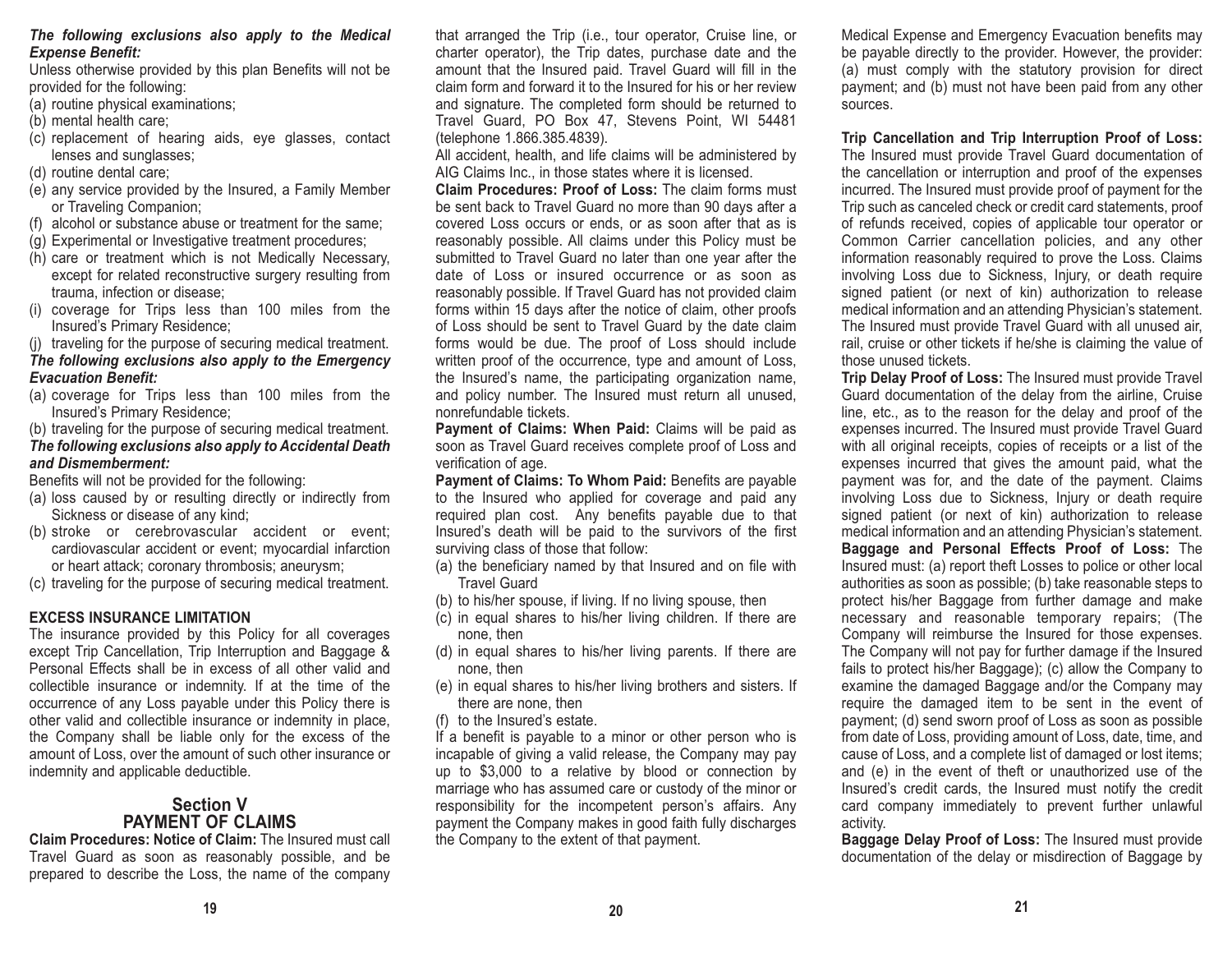the Common Carrier and receipts for the Necessary Personal Effects purchases.

#### **The following provisions apply to Baggage/Personal Effects, Baggage Delay:**

**Notice of Loss.** If the Insured's property covered under this Policy is lost or damaged, the Insured must:

- (a) notify Travel Guard as soon as possible;
- (b) take immediate steps to protect, save and/or recover the covered property;
- (c) give immediate notice to the carrier or bailee who is or may be liable for the Loss or damage;
- (d) notify the police or other authority in the case of robbery or theft within 24 hours.

**Proof of Loss.** The Insured must furnish Travel Guard withproof of Loss. Proof of Loss includes police or other local authority reports or documentation from the appropriate party responsible for the Loss. It must be filed within 90 days from the date of Loss. Failure to comply with these conditions shall not invalidate any claims under this Policy. **Settlement of Loss.** Claims for damage and/or destruction shall be paid immediately after proof of the damage and/or destruction is presented to Travel Guard. Claims for lost property will be paid after the lapse of a reasonable time if the property has not been recovered. The Insured must present acceptable proof of Loss and the value.

**Valuation.** The Company will not pay more than the Actual Cash Value of the property at the time of Loss. At no time will payment exceed what it would cost to repair or replace the property with material of like kind and quality.

**Disagreement Over Size of Loss.** If there is a disagreement about the amount of the Loss, either the Insured or the Company can make a written demand for an appraisal. After the demand, the Insured and the Company each select their own competent appraiser. After examining the facts, each of the two appraisers will give an opinion on the amount of the Loss. If they do not agree, they will select an arbitrator. Any figure agreed to by 2 of the 3 (the appraisers and the arbitrator) will be binding. The appraiser selected by the Insured is paid by the Insured. The Company will pay the appraiser it chooses. The Insured will share with the Company the cost for the arbitrator and the appraisal process.

**Benefit to Bailee.** This insurance will in no way inure directly or indirectly to the benefit of any carrier or other bailee.

**Medical Expense, Emergency Evacuation and Accidental Death & Dismemberment Proof of Loss:** TheInsured must provide Travel Guard with: (a) all medical bills and reports for medical expenses claimed; and (b) a signed patient authorization to release medical information to Travel Guard.

#### **The following provision applies to Accident Sickness Medical Expense, Trip Cancellation, Trip Interruption, Baggage Delay and Baggage / Personal Effects:**

**Subrogation** - To the extent the Company pays for a Loss suffered by an Insured, the Company will take over the rights and remedies the Insured had relating to the Loss. This is known as subrogation. The Insured must help the Company preserve its rights against those responsible for its Loss. This may involve signing any papers and taking any other steps the Company may reasonably require. If the Company takes over an Insured's rights, the Insured must sign an appropriate subrogation form supplied by the Company.

As a condition to receiving the applicable benefits listed above, as they pertain to this Subrogation provision, the Insured agrees, except as may be limited or prohibited by applicable law, to reimburse the Company for any such benefits paid to or on behalf of the Insured, if such benefits are recovered, in any form, from any Third Party or Coverage.

The Company will not pay or be responsible, without its written consent, for any fees or costs associated with the pursuit of a claim, cause of action or right by or on behalf of an Insured or such other person against any Third Party or Coverage.

**Coverage -** as used in this Subrogation section, means no fault motorist coverage, uninsured motorist coverage, underinsured motorist coverage, or any other fund or insurance policy except coverage provided under this Policy and any fund or insurance policy providing the Insured with coverage for any claims, causes of action or rights the Insured may have against the Company.

**Third Party -** as used in this Subrogation section, means any person, corporation or other entity (except the Insured and the Company).

### **Section VIGENERAL PROVISIONS**

**Entire Contract: Changes:** This Policy, Schedule of Benefits or Declarations Page, Application Form and any attachments are the entire contract of insurance. No agent may change it in any way. Only an officer of the Company can approve a change. Any such change must be shown in this Policy or its attachments.

Acts of Agents. No agent or any person or entity has authority to accept service of the required proof of loss or demand arbitration on the Company's behalf nor to alter, modify or waive any of the provisions of this Policy.

**Company's Recovery Rights.** In the event of a payment under this Policy, the Company is entitled to all rights of recovery that the Insured, or the person to whom payment was made, has against another. The Insured must sign and deliver to the Company any legal papers relating to that recovery, do whatever is necessary to help the Company exercise those rights, and do nothing after the loss to harm the Company's rights. When an Insured has been paid benefits under this Policy but also recovers from another policy, the amount recovered from the other policy shall be held in trust for the Company by the Insured and reimbursed to the Company the extent of the Company's payment.

**Physical Examination and Autopsy.** The Company at its own expense has the right and opportunity to examine the person of any Insured whose Loss is the basis of claim under this Policy when and as often as it may reasonably require during the pendency of the claim and to perform an autopsy in case of death where it is not forbidden by law.

**Beneficiary Designation and Change.** The Insured's beneficiaries are the persons designated by the Insured and on file with Travel Guard or the beneficiaries as shown in thePayment of Claim: To Whom Paid provision.

An Insured over the age of majority and legally competent may change his or her beneficiary designation at any time, without the consent of the designated beneficiaries, unless an irrevocable designation has been made, by providing Travel Guard with a written request for change. When the request is received, whether the Insured is then living or not, the change of beneficiary will relate back to and take effect as of the date of execution of the written request, but without prejudice to the Company on account of any payment made by it prior to receipt of the request.

**Assignment.** An Insured may not assign any of his or her rights, privileges or benefits under this Policy.

**Misstatement of Age.** If premiums for the Insured are based on age and the Insured has misstated his or her age, there will be a fair adjustment of premiums based on his or her true age. If the benefits for which the Insured is insured are based on age and the Insured has misstated his or her age, there will be an adjustment of said benefit based on his or her true age. The Company may require satisfactory proof of age before paying any claim.

**Legal Actions.** No action at law or in equity may be brought to recover on this Policy prior to the expiration of 60 days after written proof of Loss has been furnished in accordance with the requirements of this Policy. No such action may be brought after the expiration of 3 years after the time written proof of loss is required to be furnished.